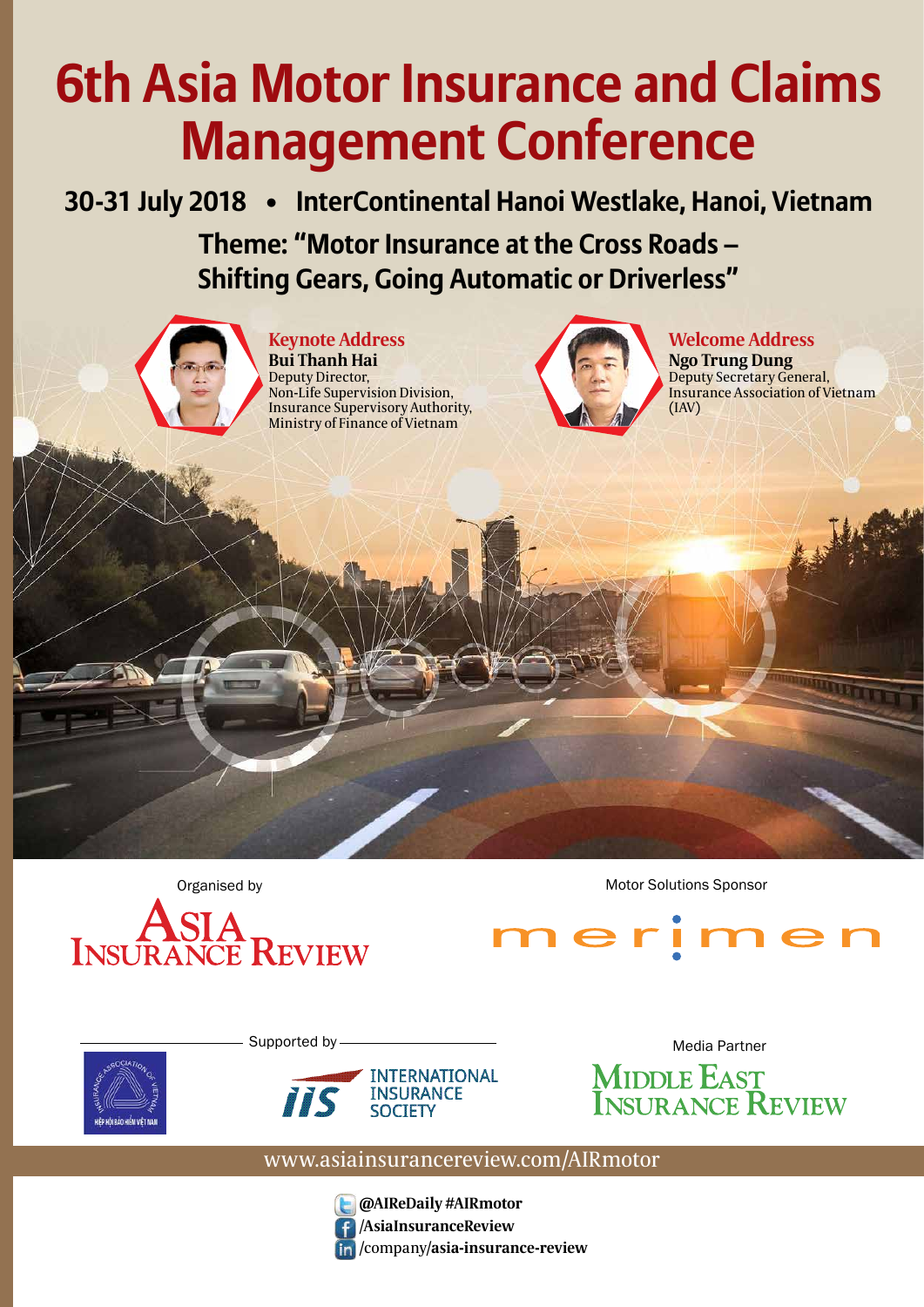## **6th Asia Motor Insurance and Claims Management Conference** 30-31 July 2018 • InterContinental Hanoi Westlake, Hanoi, Vietnam

While Vietnam is still struggling with the traditional issues in<br>motor insurance as a bread and butter issue, the rest of the<br>world is looking at the age of autonomous vehicles. There<br>are public concerns of safety, but the motor insurance as a bread and butter issue, the rest of the world is looking at the age of autonomous vehicles. There are public concerns of safety, but the momentum of driverless cars is a reality. Insurance is being turned on its head with whether the insurance is bought by owner, driver, car manufacturer or software supplier. Lifestyle in the sharing economy has made car ownership questionable too.

Will compulsory auto premiums continue? Will there be fewer accidents? Will telematics and analytics take over? Are the barbarians entering the field? Will motor insurers become extinct? Tesla has already announced that they would offer a single price car with maintenance and insurance. Expect other players such Google, GM, Uber and Lyft to follow suit, which eventually going to impacts insurers' revenues. The recent Uber's self-driving crash that killed a pedestrian has set the clock back a bit and raised so many valid questions about insurance and liability too.

In the meantime, how will traditional motor markets work? What are the interim solutions? Will emerging markets like Vietnam be able to leapfrog the learning curve and fast forward instantly? What are the third party liability issues today where Uber has made every car a potential commercial vehicle? Can insurers shift gear to charge insurance based on usage of car or only insure when using etc?

Hence, our 6th Asia Motor Insurance Conference will bring together key experts, old hands and newbies and the relevant technology players and apps to tackle these complex questions for a business that is ongoing and facing the greatest onslaught of changes. Can technology ensure that all parties are covered?

#### **Who Should Attend**

- Claims Managers and Senior Executives of Insurance and Reinsurance Companies
- Underwriters Dealing with Motor Lines of Business
- Claims Assessors
- Loss Adjusters
- Risk Managers
- Fraud Investigators
- **Agents and Brokers**
- ◾ Automobile Associations and Workshops
- Transport Authorities
- Lawyers
- Fleet Managers of MNCs
- ◾ Consumer Bodies
- Regulators
- Technology Providers
- InsurTech Start-Ups

#### **Speakers include:**



**Anthony Hobrow** CEO, NexAssure Group



**Syed Ahmad Fuqaha Sd. Agil** Founder, KATSANA.com



**Aditya Vardhan Tibrewala** Regional Chief Actuary, Sompo Holdings (Asia) Pte Ltd



**Danny Su** Senior Forensic Consultant / Head of Department (Motor Vehicle), Approved Group International



**Do Quang Huy** UWRI Director, United Insurance Company of Vietnam (UIC)



Insurance, AIG Asia Pacific Insurance Pte Ltd



**Nguyen Quang Vinh** Deputy CEO, PVI Insurance Corporation

Head, Individual Personal



**Manik Bucha**

Regional Director APAC,



**Dr Oliver Massmann** Partner-General Director, Duane Morris Vietnam LLC



**Barney Pham Huy Cuong** Director of Vietnam Operations, Merimen Technologies, Vietnam



**Rudolf Frei** Managing Director, IBNR Insurance Consulting Ltd



**Dr Shane Richardson** Principal Forensic Engineer, Delta-V Experts



**Hoang Thanh Binh,** Acting Director, Motor Underwriting Division, BaoViet Insurance Corporation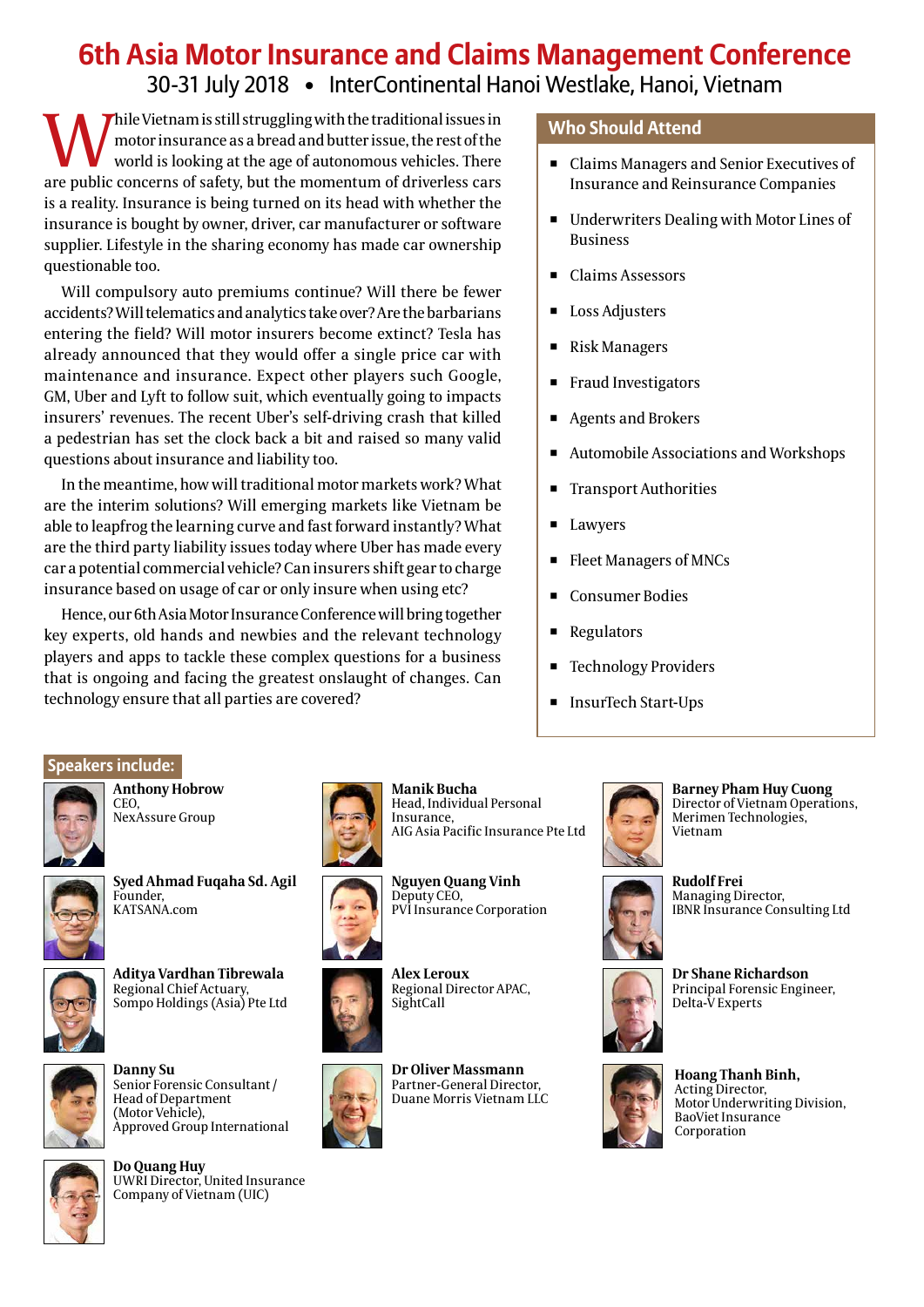## **6th Asia Motor Insurance and Claims Management Conference**

30-31 July 2018 • InterContinental Hanoi Westlake, Hanoi, Vietnam

| <b>PROGRAMME</b>   |                                                                                                                                                                                                                                                                                                                                                                                                                                                                                                                                                                                                                                     |                |                                                                                                                                                                                                                                                                                                                                                                                       |  |
|--------------------|-------------------------------------------------------------------------------------------------------------------------------------------------------------------------------------------------------------------------------------------------------------------------------------------------------------------------------------------------------------------------------------------------------------------------------------------------------------------------------------------------------------------------------------------------------------------------------------------------------------------------------------|----------------|---------------------------------------------------------------------------------------------------------------------------------------------------------------------------------------------------------------------------------------------------------------------------------------------------------------------------------------------------------------------------------------|--|
|                    | Day One: 30 July 2018, Monday                                                                                                                                                                                                                                                                                                                                                                                                                                                                                                                                                                                                       |                | Day Two: 31 July 2018, Tuesday                                                                                                                                                                                                                                                                                                                                                        |  |
|                    | 8.00 am Registration & Coffee                                                                                                                                                                                                                                                                                                                                                                                                                                                                                                                                                                                                       | 8.00 am        | <b>Coffee &amp; Networking</b>                                                                                                                                                                                                                                                                                                                                                        |  |
|                    | 9:00 am Opening Address by Conference Chairman                                                                                                                                                                                                                                                                                                                                                                                                                                                                                                                                                                                      |                | <b>Special Focus on Claims Management</b>                                                                                                                                                                                                                                                                                                                                             |  |
|                    | Anthony Hobrow, CEO, NexAssure Group<br>9.05 am Welcome Address<br>Ngo Trung Dung, Deputy Secretary General,<br><b>Insurance Association of Vietnam (IAV)</b>                                                                                                                                                                                                                                                                                                                                                                                                                                                                       |                | 9.00 am How Video Can Accelerate and Transform the<br><b>Claims Process</b><br>Alex Leroux, Regional Director APAC, SightCall                                                                                                                                                                                                                                                         |  |
|                    | 9.10 am Keynote Address<br>Bui Thanh Hai, Deputy Director,<br><b>Non-Life Supervision Division, Insurance</b><br>Supervisory Authority, Ministry of Finance of<br><b>Vietnam</b>                                                                                                                                                                                                                                                                                                                                                                                                                                                    | 10.00 am Q&A   | 9.30 am Using Forensic in Claims Management -<br>Video, Crash Data Retrieval (CDR) and<br><b>Infotainment Data</b><br>Dr Shane Richardson, Principal Forensic Engineer,<br>Delta-VExperts                                                                                                                                                                                             |  |
|                    | <b>Innovation and Technology</b>                                                                                                                                                                                                                                                                                                                                                                                                                                                                                                                                                                                                    |                |                                                                                                                                                                                                                                                                                                                                                                                       |  |
|                    | 9.30 am Telematics Beyond Risk Management                                                                                                                                                                                                                                                                                                                                                                                                                                                                                                                                                                                           |                | 10.10 am Tea Break                                                                                                                                                                                                                                                                                                                                                                    |  |
|                    | Manik Bucha, Head, Individual Personal                                                                                                                                                                                                                                                                                                                                                                                                                                                                                                                                                                                              |                | 10.50 am How Big Data and AI shaping the Future of<br><b>Car Insurance</b>                                                                                                                                                                                                                                                                                                            |  |
|                    | Insurance, AIG Asia Pacific Insurance Pte Ltd<br>10.00 am Digital Claims Management - the Insurance<br><b>Process of the Future</b>                                                                                                                                                                                                                                                                                                                                                                                                                                                                                                 |                | Aditya Vardhan Tibrewala, Regional Chief Actuary,<br>Sompo Holdings (Asia) Pte Ltd                                                                                                                                                                                                                                                                                                    |  |
|                    | <b>Barney Pham Huy Cuong, Director of Vietnam</b><br>Operations, Merimen Technologies, Vietnam                                                                                                                                                                                                                                                                                                                                                                                                                                                                                                                                      |                | 11.20 am Detection, Prevention, and Reduction of<br><b>Motor Vehicle Insurance Fraud</b>                                                                                                                                                                                                                                                                                              |  |
| 10.30 am Q&A       |                                                                                                                                                                                                                                                                                                                                                                                                                                                                                                                                                                                                                                     |                | Danny Su, Senior Forensic Consultant /<br>Head of Department (Motor Vehicle),<br><b>Approved Group International</b>                                                                                                                                                                                                                                                                  |  |
| 10.40 am Tea Break |                                                                                                                                                                                                                                                                                                                                                                                                                                                                                                                                                                                                                                     | 11.50 am Q&A   |                                                                                                                                                                                                                                                                                                                                                                                       |  |
|                    | 11.10 am Beyond Insurance Telematics - Social<br><b>Engagement &amp; Rewards to Drive Adoption</b>                                                                                                                                                                                                                                                                                                                                                                                                                                                                                                                                  | 12.00 pm Lunch |                                                                                                                                                                                                                                                                                                                                                                                       |  |
|                    | Syed Ahmad Fuqaha Sd. Agil, Founder,<br><b>KATSANA.com</b>                                                                                                                                                                                                                                                                                                                                                                                                                                                                                                                                                                          |                | 2.00 pm Investing in Robust Claims Customer Services<br>Rudolf Frei, Managing Director, IBNR Insurance                                                                                                                                                                                                                                                                                |  |
|                    | 11.40 am Tariff - How to Set it Right.<br>A Solution: Data Sharing in Vehicle Insurance<br><b>Market</b><br>Nguyen Quang Vinh, Deputy CEO,<br><b>PVI Insurance Corporation</b>                                                                                                                                                                                                                                                                                                                                                                                                                                                      |                | <b>Consulting Ltd</b><br>2.30 pm Special Roundtable Focus on Vietnam Motor<br><b>Market</b><br>• Current state of health in Vietnam motor market:<br>Key challenges and drivers<br>• Regulations driving the market to profitability                                                                                                                                                  |  |
| 12.10 pm Q&A       |                                                                                                                                                                                                                                                                                                                                                                                                                                                                                                                                                                                                                                     |                | • Reinsurers' influence in market<br>• Role of technology to ensure safe journey                                                                                                                                                                                                                                                                                                      |  |
| 12.20 pm Lunch     |                                                                                                                                                                                                                                                                                                                                                                                                                                                                                                                                                                                                                                     |                | • Opportunities in Market<br><b>Panel Moderator:</b>                                                                                                                                                                                                                                                                                                                                  |  |
|                    | 2.00 pm Special Panel on Driverless Cars:<br><b>Liability and Insurance</b><br>• Who is the insured? What is insured?<br>• When does it kick in? When it ends? Who is liable?<br>Role of car owner?<br>• Product liability - setting a new scene?<br><b>Panel Moderator:</b><br>Anthony Hobrow, CEO, NexAssure Group<br><b>Panellists:</b><br>• Barney Pham Huy Cuong, Director of Vietnam<br><b>Operations, Merimen Technologies, Vietnam</b><br>· Aditya Vardhan Tibrewala, Regional Chief<br>Actuary, Sompo Holdings (Asia) Pte Ltd<br>• Manik Bucha, Head, Individual Personal<br>Insurance, AIG Asia Pacific Insurance Pte Ltd |                | Rudolf Frei, Managing Director, IBNR Insurance<br><b>Consulting Ltd</b><br><b>Panellists:</b><br>• Do Quang Huy, UWRI Director, United Insurance<br>Company of Vietnam (UIC)<br>• Hoang Thanh Binh, Acting Director,<br><b>Motor Underwriting Division, BaoViet Insurance</b><br>Corporation<br>• Ngo Trung Dung, Deputy Secretary General,<br>Insurance Association of Vietnam (IAV) |  |
|                    |                                                                                                                                                                                                                                                                                                                                                                                                                                                                                                                                                                                                                                     |                | 3.30 pm End of Conference & Tea Break                                                                                                                                                                                                                                                                                                                                                 |  |
|                    | 3.00 pm Anchor Address: Vietnam's Automotive Industry<br>- Government's policies and opportunities<br>Dr Oliver Massmann, Partner-General Director,<br>Duane Morris Vietnam LLC                                                                                                                                                                                                                                                                                                                                                                                                                                                     |                |                                                                                                                                                                                                                                                                                                                                                                                       |  |